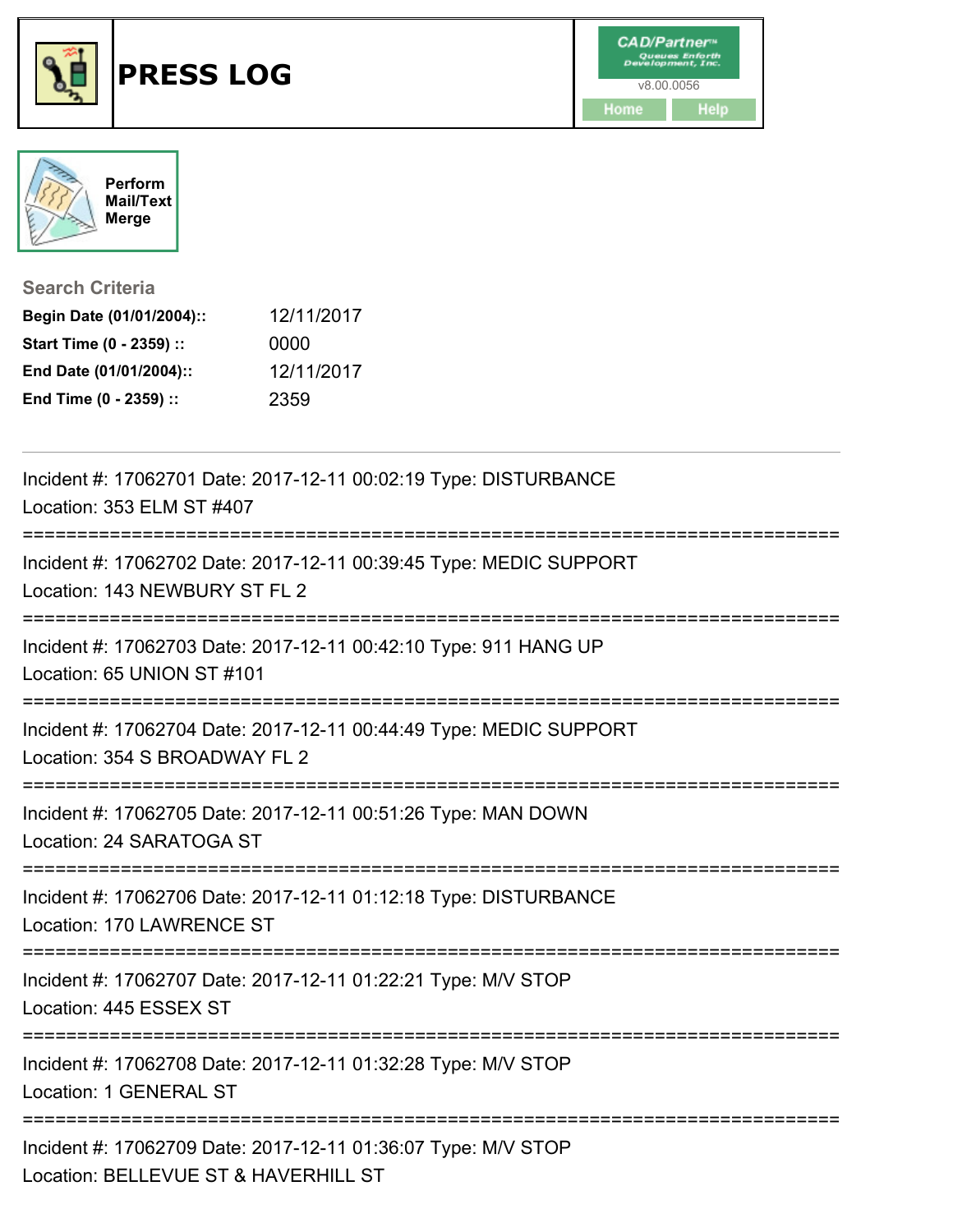| Incident #: 17062710 Date: 2017-12-11 01:37:49 Type: M/V STOP<br>Location: LOWELL ST & OXFORD ST       |
|--------------------------------------------------------------------------------------------------------|
| Incident #: 17062711 Date: 2017-12-11 01:40:25 Type: DISTURBANCE<br>Location: GRUMPYS / 91 COMMON ST   |
| Incident #: 17062712 Date: 2017-12-11 01:47:48 Type: M/V STOP<br>Location: AMES ST & HAVERHILL ST      |
| Incident #: 17062713 Date: 2017-12-11 01:48:44 Type: NOISE ORD<br>Location: 12 PLEASANT ST             |
| Incident #: 17062714 Date: 2017-12-11 01:49:41 Type: M/V STOP<br>Location: GARDEN ST & JACKSON ST      |
| Incident #: 17062715 Date: 2017-12-11 01:51:46 Type: M/V STOP<br>Location: JACKSON ST & SUMMER ST      |
| Incident #: 17062716 Date: 2017-12-11 01:53:30 Type: M/V STOP<br>Location: BUNKERHILL ST & LAWRENCE ST |
| Incident #: 17062717 Date: 2017-12-11 01:58:25 Type: NOISE ORD<br>Location: 234 PROSPECT ST FL 2       |
| Incident #: 17062718 Date: 2017-12-11 02:05:07 Type: EXTRA SURVEIL<br>Location: 360 BROADWAY           |
| Incident #: 17062720 Date: 2017-12-11 02:06:16 Type: M/V STOP<br>Location: HAVERHILL ST & WEST ST      |
| Incident #: 17062719 Date: 2017-12-11 02:06:21 Type: M/V STOP<br>Location: AVON ST & BRUCE ST          |
| Incident #: 17062721 Date: 2017-12-11 02:07:05 Type: M/V STOP<br>Location: PARKER ST & SALEM ST        |
| Incident #: 17062722 Date: 2017-12-11 02:09:12 Type: 911 HANG UP<br>Location: 26 MARGIN ST             |
| Incident #: 17062723 Date: 2017-12-11 02:16:49 Type: M/V STOP<br>Location: BRUCE ST & PARK ST          |

===========================================================================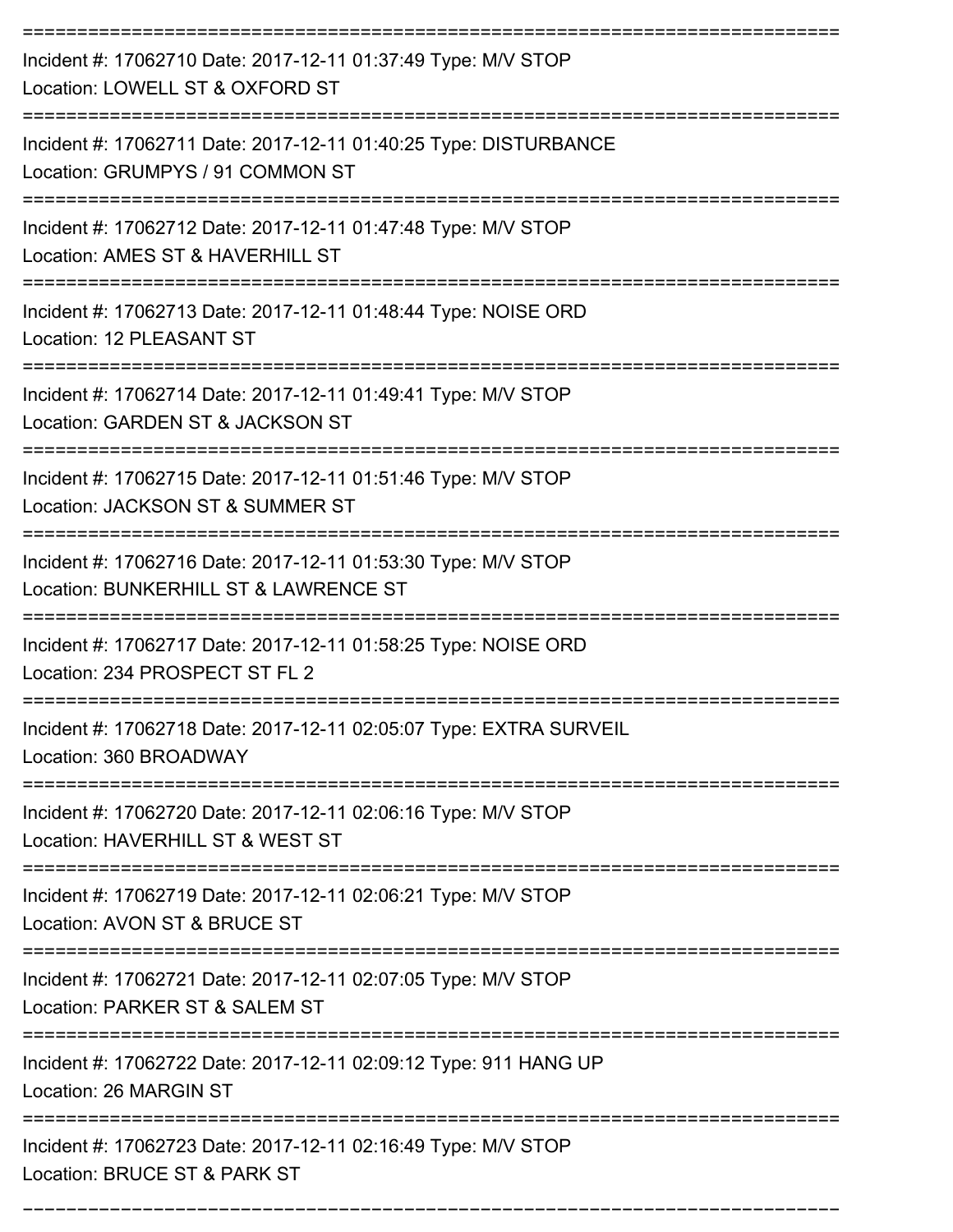| :=============================<br>Location: BROADWAY & WATER ST<br>========================<br>-------------<br>Location: MERRIMACK ST & S UNION ST<br>----------------<br>Location: 83 WEST ST FL 2 | Incident #: 17062724 Date: 2017-12-11 02:21:52 Type: M/V STOP<br>Location: BROADWAY & HAVERHILL ST     |
|------------------------------------------------------------------------------------------------------------------------------------------------------------------------------------------------------|--------------------------------------------------------------------------------------------------------|
|                                                                                                                                                                                                      | Incident #: 17062726 Date: 2017-12-11 02:22:57 Type: SUS PERS/MV<br>Location: 7/11 / 390 S UNION ST    |
|                                                                                                                                                                                                      | Incident #: 17062725 Date: 2017-12-11 02:28:31 Type: M/V STOP<br>Location: BROADWAY & HAVERHILL ST     |
|                                                                                                                                                                                                      | Incident #: 17062727 Date: 2017-12-11 02:30:25 Type: M/V STOP<br>Location: CHESTNUT ST & SHORT ST      |
|                                                                                                                                                                                                      | Incident #: 17062728 Date: 2017-12-11 02:44:19 Type: M/V STOP                                          |
|                                                                                                                                                                                                      | Incident #: 17062729 Date: 2017-12-11 02:51:26 Type: M/V STOP<br>Location: HAWLEY ST & S BROADWAY      |
|                                                                                                                                                                                                      | Incident #: 17062730 Date: 2017-12-11 03:01:58 Type: M/V STOP                                          |
|                                                                                                                                                                                                      | Incident #: 17062731 Date: 2017-12-11 03:04:45 Type: NOISE ORD                                         |
|                                                                                                                                                                                                      | Incident #: 17062732 Date: 2017-12-11 03:11:30 Type: M/V STOP<br>Location: LAWRENCE HIGH SCHOOL / null |
|                                                                                                                                                                                                      | Incident #: 17062733 Date: 2017-12-11 03:21:05 Type: FIRE<br>Location: 41 SWAN ST                      |
|                                                                                                                                                                                                      | Incident #: 17062735 Date: 2017-12-11 03:27:45 Type: MEDIC SUPPORT<br>Location: 5 FARNHAM ST #B        |
|                                                                                                                                                                                                      | Incident #: 17062734 Date: 2017-12-11 03:28:29 Type: NOISE ORD<br>Location: 393 LOWELL ST FL 3         |
|                                                                                                                                                                                                      | Incident #: 17062736 Date: 2017-12-11 03:30:57 Type: M/V STOP<br>Location: 360 BROADWAY                |
|                                                                                                                                                                                                      | Incident #: 17062737 Date: 2017-12-11 03:42:29 Type: EXTRA SURVEIL<br>Location: 374 BROADWAY           |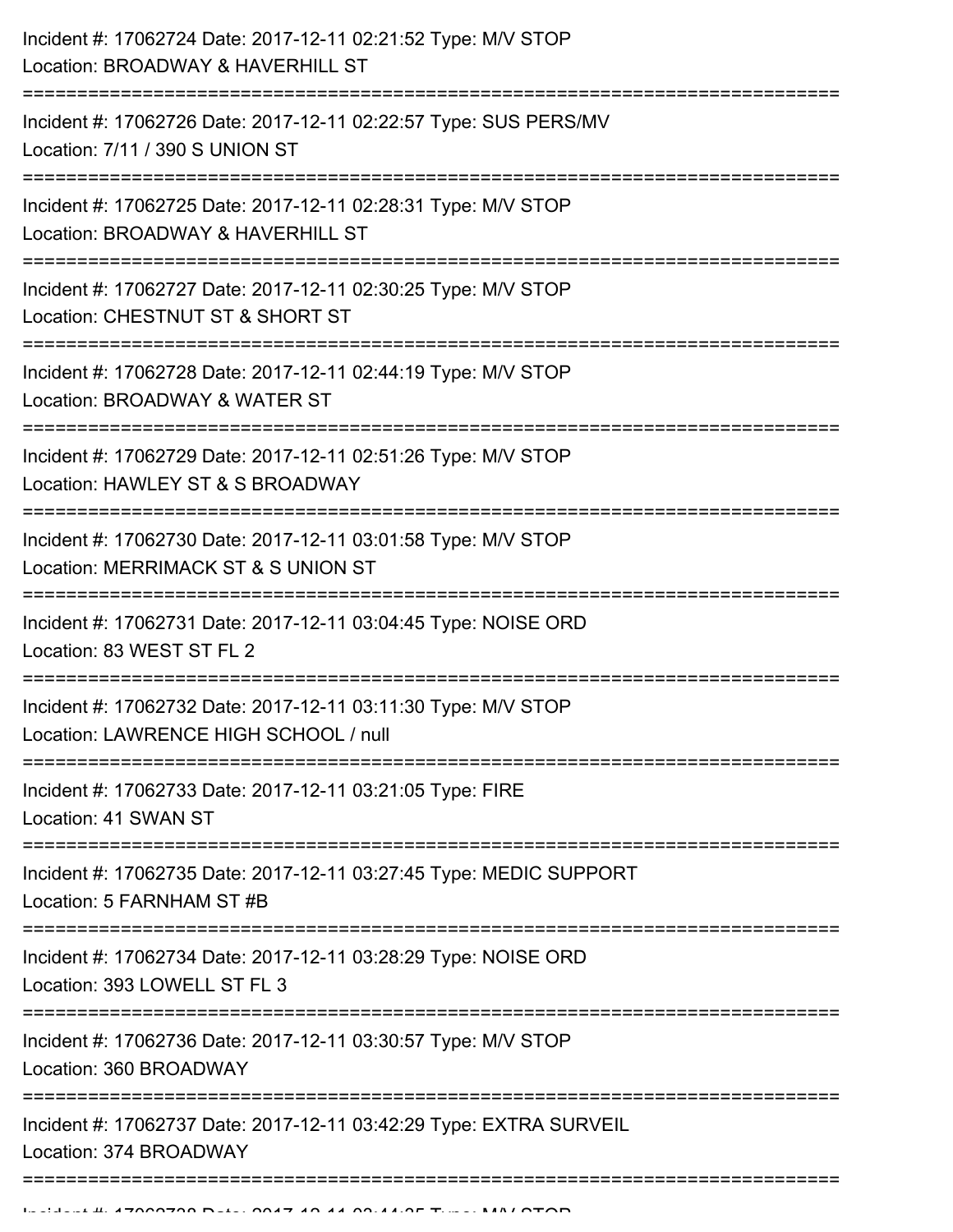| Location: FRANKLIN ST & LOWELL ST                                                                                             |
|-------------------------------------------------------------------------------------------------------------------------------|
| Incident #: 17062739 Date: 2017-12-11 03:57:54 Type: M/V STOP<br>Location: BENNINGTON ST & LAWRENCE ST                        |
| Incident #: 17062740 Date: 2017-12-11 05:48:21 Type: AUTO ACC/NO PI<br>Location: 114 PLAZA / 411 WINTHROP AV                  |
| Incident #: 17062741 Date: 2017-12-11 06:45:08 Type: ALARM/BURG<br>Location: 175 MARKET ST                                    |
| Incident #: 17062742 Date: 2017-12-11 07:33:17 Type: ALARM/BURG<br>Location: MERRIMACK VALLEY CREDIT UNION / 550 MERRIMACK ST |
| Incident #: 17062743 Date: 2017-12-11 07:58:31 Type: CLOSE STREET<br>Location: AUBURN ST & RUSSELL ST                         |
| Incident #: 17062744 Date: 2017-12-11 08:06:29 Type: FRAUD<br>Location: 26 PLEASENT ST                                        |
| Incident #: 17062745 Date: 2017-12-11 08:39:34 Type: M/V STOP<br>Location: S BROADWAY & SHATTUCK ST                           |
| Incident #: 17062746 Date: 2017-12-11 08:41:47 Type: AUTO ACC/NO PI<br>Location: 38 FULTON ST                                 |
| Incident #: 17062747 Date: 2017-12-11 08:42:46 Type: CLOSE STREET<br>Location: ANDOVER ST & FOSTER ST                         |
| Incident #: 17062748 Date: 2017-12-11 08:45:23 Type: ALARM/BURG<br>Location: CITY HALL / 200 COMMON ST                        |
| Incident #: 17062749 Date: 2017-12-11 08:46:19 Type: M/V STOP<br>Location: S BROADWAY & SHATTUCK ST                           |
| Incident #: 17062750 Date: 2017-12-11 08:56:23 Type: AUTO ACC/NO PI<br>Location: DUNKIN DONUTS / 99 WINTHROP AV               |
| Incident #: 17062751 Date: 2017-12-11 09:04:47 Type: M/V STOP<br><b>Location: MT VERNON ST</b>                                |
| Incident #: 17062752 Date: 2017-12-11 09:08:14 Type: M/V STOP                                                                 |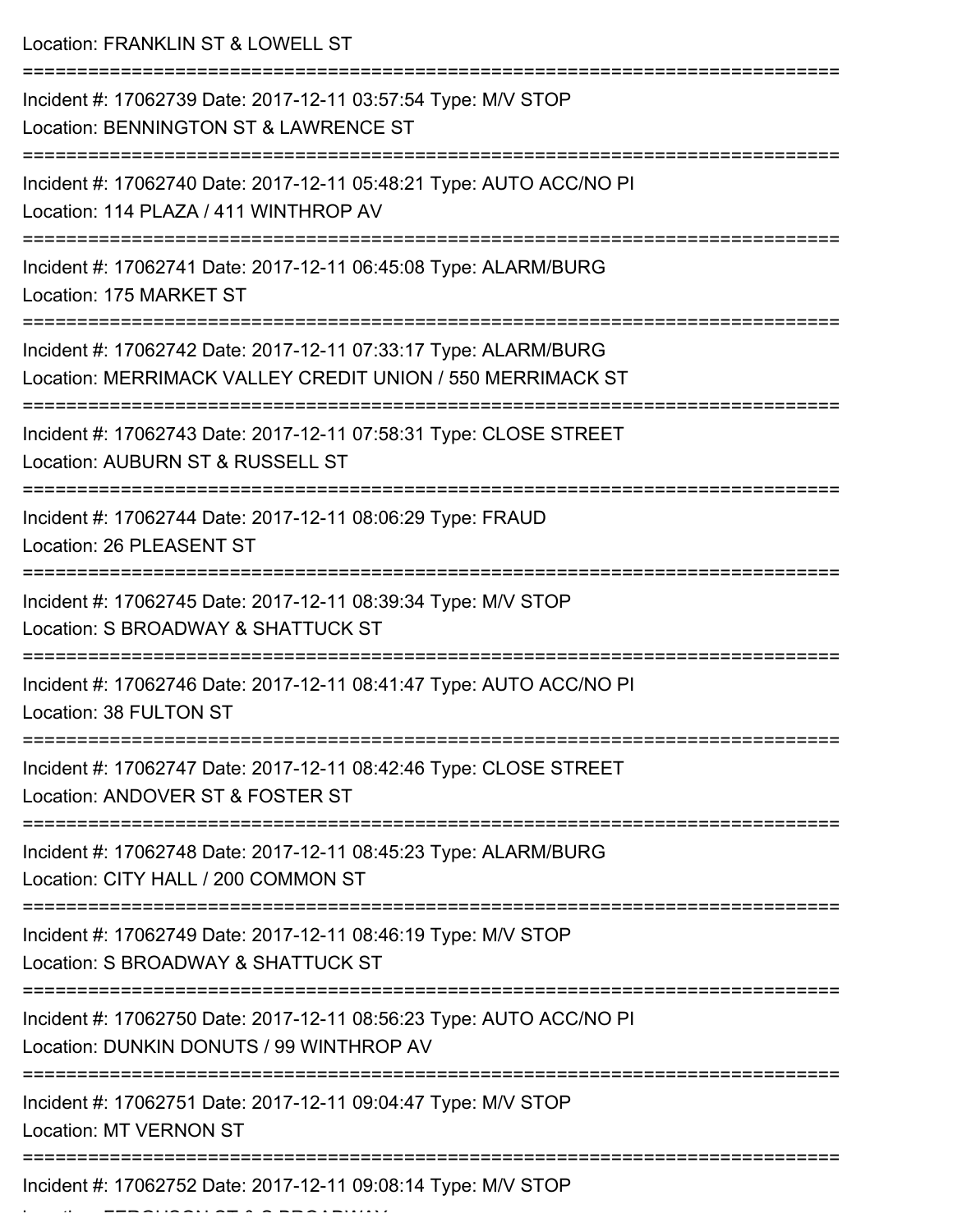| Incident #: 17062753 Date: 2017-12-11 09:09:02 Type: AUTO ACC/NO PI<br>Location: MANCHESTER ST & RESERVOIR ST               |
|-----------------------------------------------------------------------------------------------------------------------------|
| Incident #: 17062754 Date: 2017-12-11 09:14:09 Type: CHILD ABUSE<br>Location: ARLINGTON SCHOOL / 150 ARLINGTON ST           |
| Incident #: 17062755 Date: 2017-12-11 09:15:30 Type: ALARM/BURG<br>Location: HABITAT 4 HUMANITY / 647 ANDOVER ST            |
| Incident #: 17062756 Date: 2017-12-11 09:35:14 Type: 209A/VIOLATION<br>Location: 220 OSGOOD ST                              |
| Incident #: 17062757 Date: 2017-12-11 09:36:30 Type: KEEP PEACE<br>Location: 100 CROSS ST FL 3                              |
| Incident #: 17062758 Date: 2017-12-11 09:37:41 Type: TRESPASSING<br>Location: HAMPSHIRE ST & LOWELL ST                      |
| Incident #: 17062759 Date: 2017-12-11 09:54:48 Type: M/V STOP<br>Location: 30 WINTHROP AV                                   |
| Incident #: 17062761 Date: 2017-12-11 10:01:22 Type: SUS PERS/MV<br>Location: AUTO ZONE / 380 BROADWAY                      |
| Incident #: 17062760 Date: 2017-12-11 10:01:28 Type: AUTO ACC/UNK PI<br>Location: BROADWAY & LOWELL ST                      |
| Incident #: 17062762 Date: 2017-12-11 10:27:17 Type: TRANSPORT<br>Location: 2 APPLETON ST                                   |
| Incident #: 17062763 Date: 2017-12-11 10:31:32 Type: M/V STOP<br><b>Location: GENERAL ST</b>                                |
| =================================<br>Incident #: 17062764 Date: 2017-12-11 10:35:34 Type: M/V STOP<br>Location: 53 CROSS ST |
| Incident #: 17062765 Date: 2017-12-11 10:53:39 Type: TRESPASSING<br>Location: LAWRENCE PUBLIC LIBRARY / 51 LAWRENCE ST      |
| Incident #: 17062766 Date: 2017-12-11 10:56:27 Type: ALARM/BURG<br>Location: RESD; ANELONINA TAVERAS / 80 SUNRAY ST         |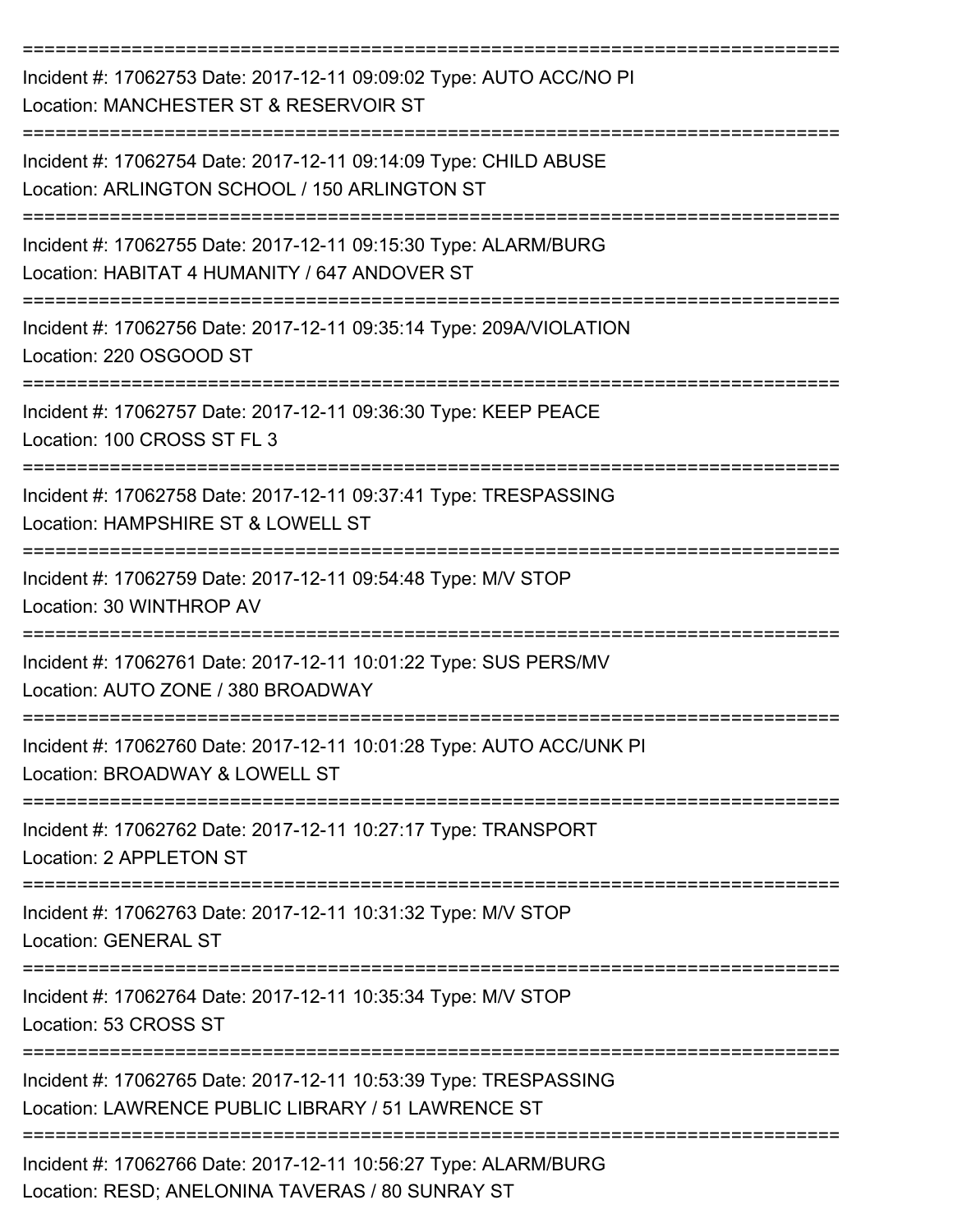| Incident #: 17062767 Date: 2017-12-11 11:04:19 Type: LARCENY/PAST<br>Location: AZTEC TECHNOLOGIES / 280 MERRIMACK ST FL 1 |
|---------------------------------------------------------------------------------------------------------------------------|
| Incident #: 17062768 Date: 2017-12-11 11:10:03 Type: LOST PROPERTY<br>Location: 130 AMESBURY ST                           |
| Incident #: 17062769 Date: 2017-12-11 11:16:47 Type: WARRANT SERVE<br>Location: 34 BRADFORD ST #3A                        |
| Incident #: 17062770 Date: 2017-12-11 11:20:27 Type: SEX OFFENDER<br>Location: 90 LOWELL ST                               |
| Incident #: 17062771 Date: 2017-12-11 11:25:18 Type: LOST PROPERTY<br>Location: 8 LANSDOWNE CT                            |
| Incident #: 17062772 Date: 2017-12-11 11:30:16 Type: M/V STOP<br>Location: MANCHESTER ST & WEST ST                        |
| Incident #: 17062773 Date: 2017-12-11 11:32:30 Type: LOST PROPERTY<br>Location: 353 ELM ST #704                           |
| Incident #: 17062775 Date: 2017-12-11 11:45:14 Type: LOCKOUT<br>Location: APPLETON ST & ESSEX ST                          |
| Incident #: 17062774 Date: 2017-12-11 11:46:01 Type: HIT & RUN M/V<br>Location: 383 CHESTNUT ST #105                      |
| Incident #: 17062776 Date: 2017-12-11 11:55:10 Type: COURT DOC SERVE<br>Location: 55 TRENTON ST                           |
| Incident #: 17062777 Date: 2017-12-11 11:57:23 Type: COURT DOC SERVE<br>Location: 85 NEWBURY ST                           |
| Incident #: 17062778 Date: 2017-12-11 12:08:19 Type: M/V STOP<br>Location: CAMBRIDGE ST & WINTHROP AV                     |
| Incident #: 17062779 Date: 2017-12-11 12:15:19 Type: COURT DOC SERVE<br>Location: 247 HIGH ST                             |
| Incident #: 17062780 Date: 2017-12-11 12:16:14 Type: M/V STOP<br>Location: DORCHESTER ST & WINTHROP AV                    |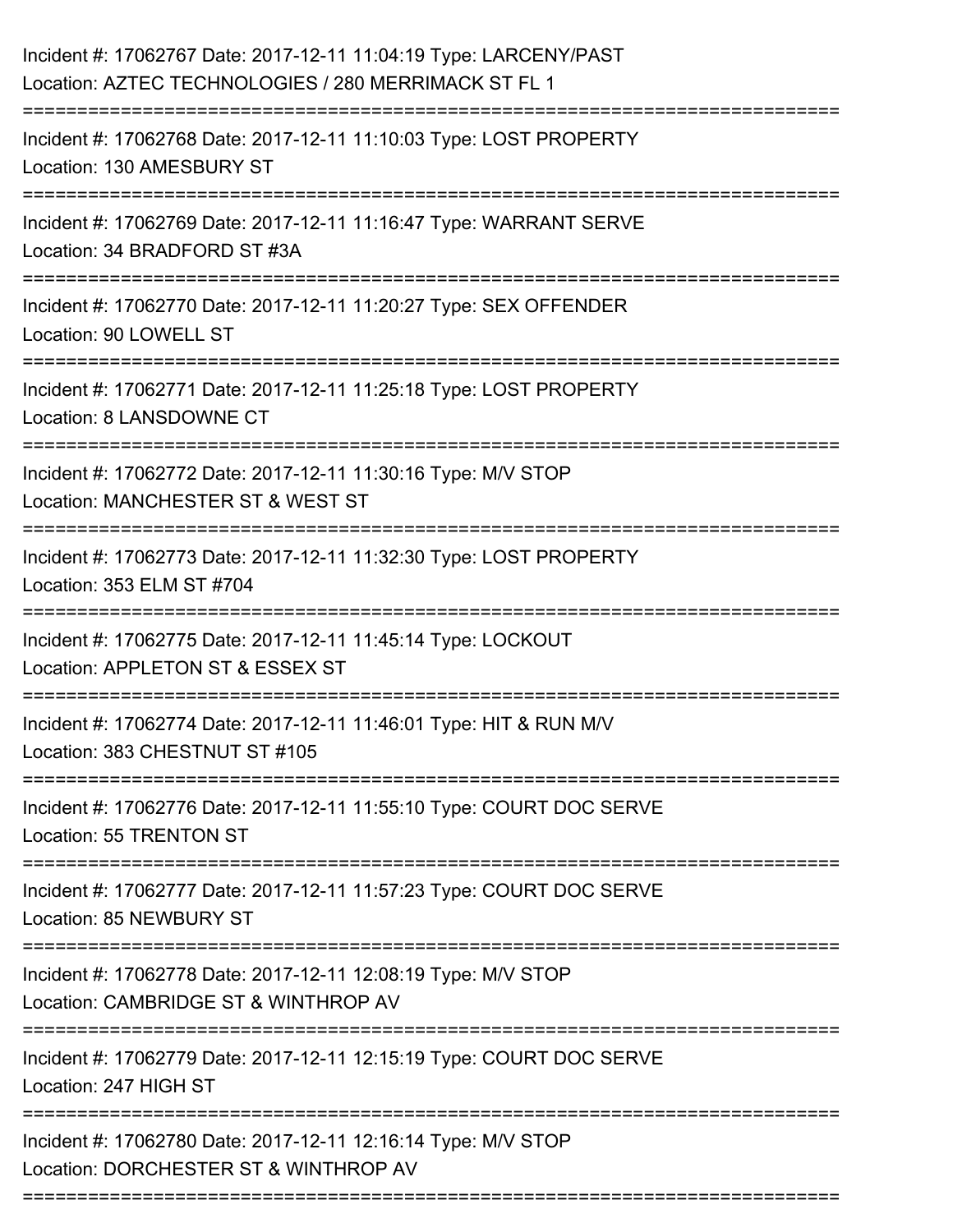| Incident #: 17062781 Date: 2017-12-11 12:19:43 Type: TOW OF M/V<br>Location: 2 COMMONWEALTH DR        |
|-------------------------------------------------------------------------------------------------------|
| Incident #: 17062782 Date: 2017-12-11 12:25:14 Type: M/V STOP<br>Location: 425 S UNION ST             |
| Incident #: 17062783 Date: 2017-12-11 12:25:39 Type: COURT DOC SERVE<br>Location: 125 JACKSON ST      |
| Incident #: 17062784 Date: 2017-12-11 12:28:43 Type: COURT DOC SERVE<br>Location: 11 SUMMER ST        |
| Incident #: 17062785 Date: 2017-12-11 12:30:17 Type: M/V STOP<br>Location: CAMBRIDGE ST & WINTHROP AV |
| Incident #: 17062786 Date: 2017-12-11 12:36:47 Type: TRANSPORT<br><b>Location: MERRIMACK ST</b>       |
| Incident #: 17062787 Date: 2017-12-11 12:38:49 Type: COURT DOC SERVE<br>Location: 18 FRANKLIN ST      |
| Incident #: 17062788 Date: 2017-12-11 12:43:11 Type: INVEST CONT<br>Location: 31 JACKSON ST           |
| Incident #: 17062789 Date: 2017-12-11 13:11:14 Type: NOTIFICATION<br>Location: 59 TENNEY ST           |
| Incident #: 17062790 Date: 2017-12-11 13:21:13 Type: SUS PERS/MV<br>Location: 240 PROSPECT ST         |
| Incident #: 17062792 Date: 2017-12-11 13:25:56 Type: ASSIST FIRE<br>Location: ESSEX ST & MILL ST      |
| Incident #: 17062791 Date: 2017-12-11 13:26:17 Type: COURT DOC SERVE<br>Location: 174 SYLVESTER ST    |
| Incident #: 17062793 Date: 2017-12-11 13:30:13 Type: TOW OF M/V<br>Location: 15 BLANCHARD ST          |
| Incident #: 17062794 Date: 2017-12-11 13:37:45 Type: COURT DOC SERVE<br>Location: 21 JORDAN ST        |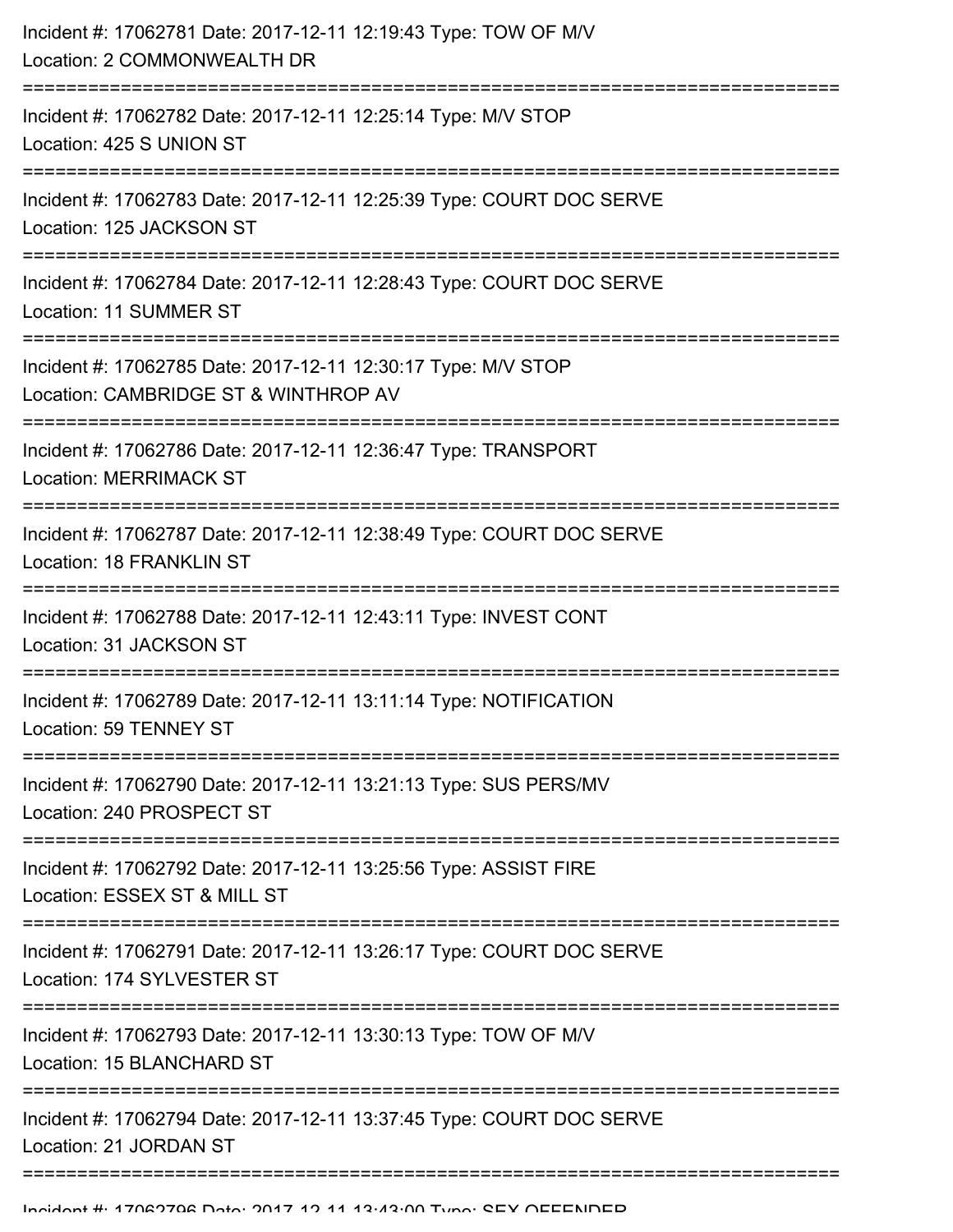Location: 90 LOWELL ST

| Incident #: 17062795 Date: 2017-12-11 13:44:02 Type: COURT DOC SERVE<br>Location: 33 OREGON AV           |
|----------------------------------------------------------------------------------------------------------|
| Incident #: 17062797 Date: 2017-12-11 13:53:04 Type: SUS PERS/MV<br>Location: 48 TOWER HILL ST           |
| Incident #: 17062798 Date: 2017-12-11 13:56:10 Type: M/V STOP<br>Location: MERRIMACK ST & S UNION ST     |
| Incident #: 17062799 Date: 2017-12-11 14:03:45 Type: M/V STOP<br>Location: S UNION ST & SPRINGFIELD ST   |
| Incident #: 17062800 Date: 2017-12-11 14:04:15 Type: SELECTIVE ENF<br>Location: S UNION ST & WINTHROP AV |
| Incident #: 17062801 Date: 2017-12-11 14:16:26 Type: INVESTIGATION<br>Location: 473 ESSEX ST             |
| Incident #: 17062804 Date: 2017-12-11 14:17:46 Type: NOTIFICATION<br>Location: 138 BOXFORD ST            |
| Incident #: 17062803 Date: 2017-12-11 14:18:09 Type: RECOV/STOL/MV<br>Location: 241 ANDOVER ST           |
| Incident #: 17062802 Date: 2017-12-11 14:18:59 Type: RECOV/STOL/MV<br>Location: 241 ANDOVER ST           |
| Incident #: 17062805 Date: 2017-12-11 14:24:31 Type: DOMESTIC/PAST<br>Location: 439 RIVERSIDE DR         |
| Incident #: 17062806 Date: 2017-12-11 14:35:45 Type: SUS PERS/MV<br>Location: 7 SAVOIE AV                |
| Incident #: 17062807 Date: 2017-12-11 14:50:09 Type: WARRANT SERVE<br>Location: APPLETON ST & METHUEN ST |
| Incident #: 17062808 Date: 2017-12-11 14:53:39 Type: M/V STOP<br>Location: AVON ST & WILMOT ST           |
| Incident #: 17062809 Date: 2017-12-11 14:57:49 Type: INVESTIGATION                                       |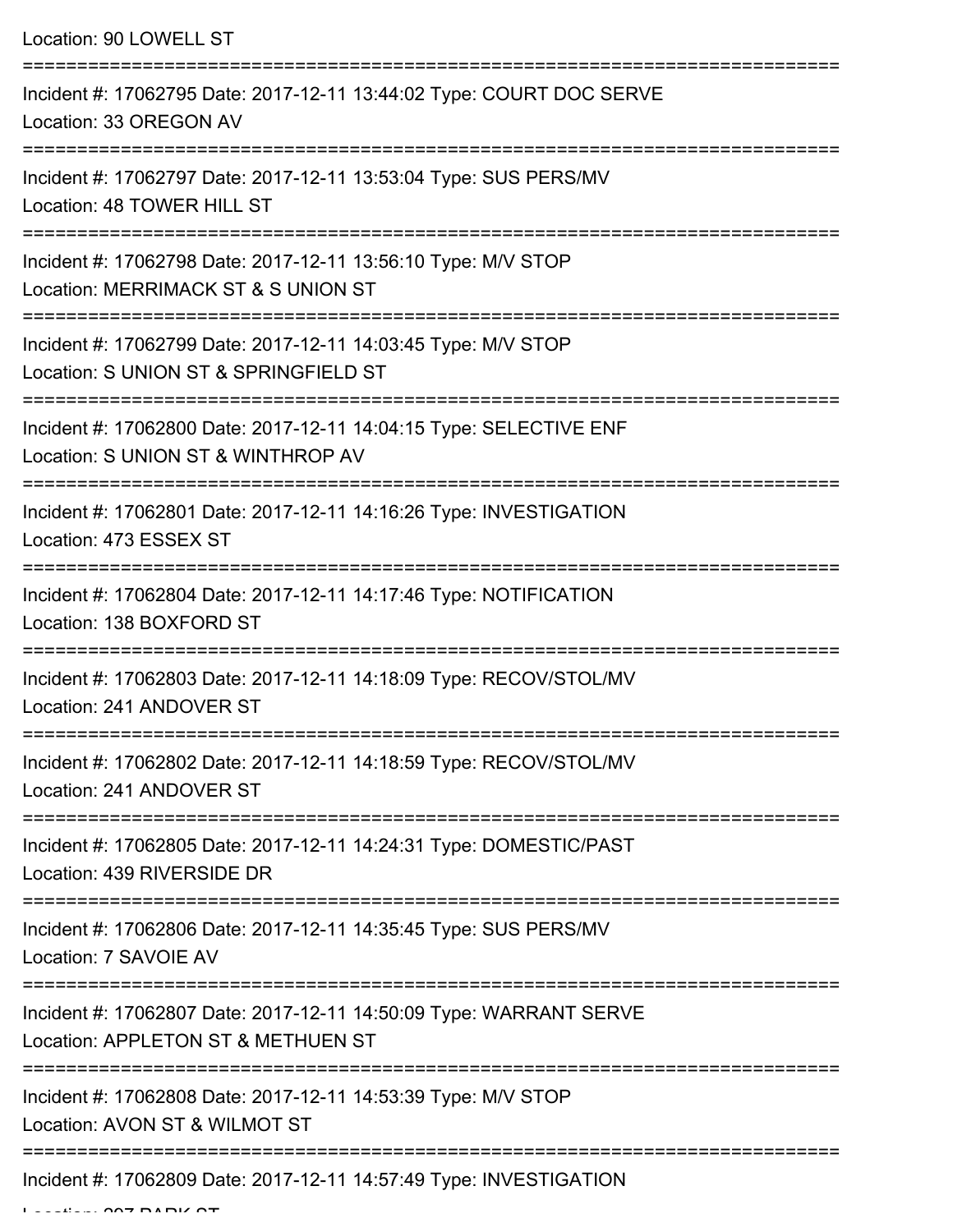| Incident #: 17062810 Date: 2017-12-11 14:58:40 Type: DRUG VIO<br>Location: 48 BOXFORD ST                                                                            |
|---------------------------------------------------------------------------------------------------------------------------------------------------------------------|
| Incident #: 17062811 Date: 2017-12-11 14:59:01 Type: BUILDING CHK<br>Location: 83 WARWICK ST                                                                        |
| Incident #: 17062812 Date: 2017-12-11 15:07:36 Type: AUTO ACC/NO PI<br>Location: BROADWAY & @KELLYS DISCOUNT FURNITURE                                              |
| Incident #: 17062813 Date: 2017-12-11 15:29:10 Type: ANIMAL COMPL<br>Location: 61 ALLSTON ST                                                                        |
| Incident #: 17062814 Date: 2017-12-11 15:29:49 Type: HARASSMENT<br>Location: HABITAT 4 HUMANITY / 60 ISLAND ST FL 2NDFL                                             |
| Incident #: 17062817 Date: 2017-12-11 15:33:11 Type: MV/BLOCKING<br>Location: 1 EASTON ST                                                                           |
| Incident #: 17062816 Date: 2017-12-11 15:34:11 Type: DISTURBANCE<br>Location: WENDY'S / 99 WINTHROP AV                                                              |
| Incident #: 17062815 Date: 2017-12-11 15:34:46 Type: INVESTIGATION<br><b>Location: RIVER POINTE WY</b>                                                              |
| Incident #: 17062818 Date: 2017-12-11 15:38:01 Type: DEATH SUDDEN<br>Location: 1 CONDUIT ST                                                                         |
| ------------------------------------<br>-----------------------------<br>Incident #: 17062819 Date: 2017-12-11 15:43:30 Type: MAL DAMAGE<br>Location: 10E TENNEY ST |
| Incident #: 17062820 Date: 2017-12-11 15:47:36 Type: WARRANT SERVE<br>Location: 31 E DALTON ST                                                                      |
| ---------------------------<br>Incident #: 17062821 Date: 2017-12-11 15:50:02 Type: DRUG VIO<br>Location: LAWRENCE ST & MYRTLE ST                                   |
| Incident #: 17062822 Date: 2017-12-11 15:51:28 Type: ALARM/BURG<br>Location: GONZALEZ RESD / 535 MT VERNON ST                                                       |
| Incident #: 17062823 Date: 2017-12-11 15:52:43 Type: WARRANT SERVE<br>Location: 65 N PARISH RD                                                                      |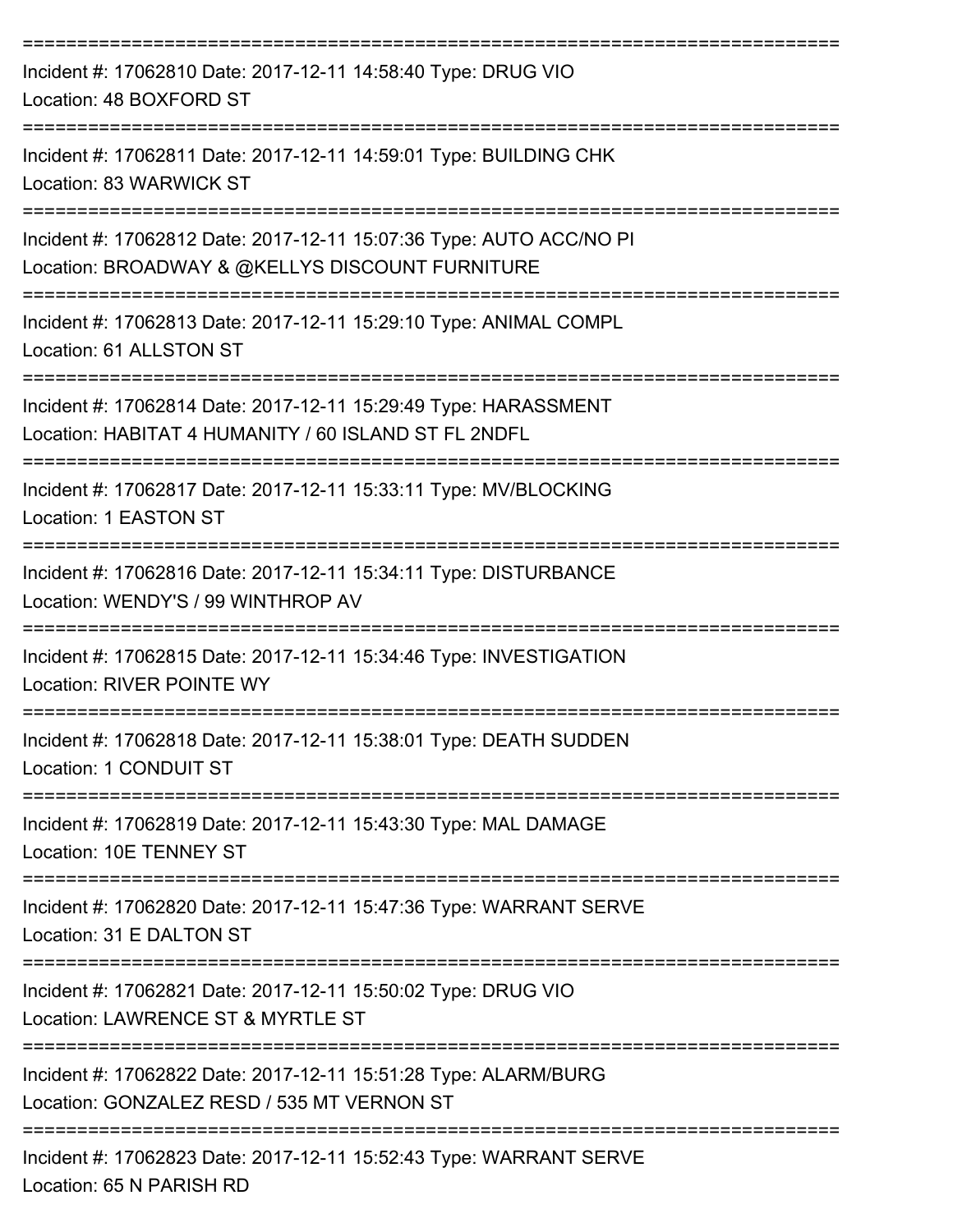| Incident #: 17062824 Date: 2017-12-11 15:53:46 Type: SEX OFFENDER<br>Location: 90 LOWELL ST                                |
|----------------------------------------------------------------------------------------------------------------------------|
| Incident #: 17062825 Date: 2017-12-11 15:54:57 Type: MISSING PERS<br>Location: 117 OSGOOD ST #1 FL 1                       |
| Incident #: 17062826 Date: 2017-12-11 15:57:17 Type: M/V STOP<br>Location: 500 S UNION ST                                  |
| Incident #: 17062827 Date: 2017-12-11 16:00:53 Type: MEDIC SUPPORT<br>Location: MCDONALDS / 50 BROADWAY                    |
| Incident #: 17062828 Date: 2017-12-11 16:01:18 Type: HIT & RUN M/V<br>Location: OAK ST                                     |
| Incident #: 17062829 Date: 2017-12-11 16:06:38 Type: MEDIC SUPPORT<br>Location: CUTLER ST & EMERALD AV<br>:=============== |
| Incident #: 17062830 Date: 2017-12-11 16:07:47 Type: ANIMAL COMPL<br>Location: 10 W KENNETH ST                             |
| Incident #: 17062831 Date: 2017-12-11 16:08:12 Type: MISSING PERS<br>Location: 117 OSGOOD ST                               |
| Incident #: 17062832 Date: 2017-12-11 16:10:27 Type: ALARM/BURG<br>Location: PUBLIC PROPERTY OFFICE / 1 AUBURN ST          |
| Incident #: 17062833 Date: 2017-12-11 16:16:11 Type: MAL DAMAGE<br>Location: 370 AMES ST                                   |
| Incident #: 17062834 Date: 2017-12-11 16:29:28 Type: M/V STOP<br>Location: MERRIMACK ST & PARKER ST                        |
| Incident #: 17062835 Date: 2017-12-11 16:33:20 Type: INVESTIGATION<br>Location: 24 BROMFIELD ST                            |
| Incident #: 17062836 Date: 2017-12-11 16:39:15 Type: AUTO ACC/NO PI<br>Location: RESERVOIR & @ROTARY                       |
| Incident #: 17062837 Date: 2017-12-11 16:41:20 Type: ANIMAL COMPL<br>Location: 62 W DALTON ST                              |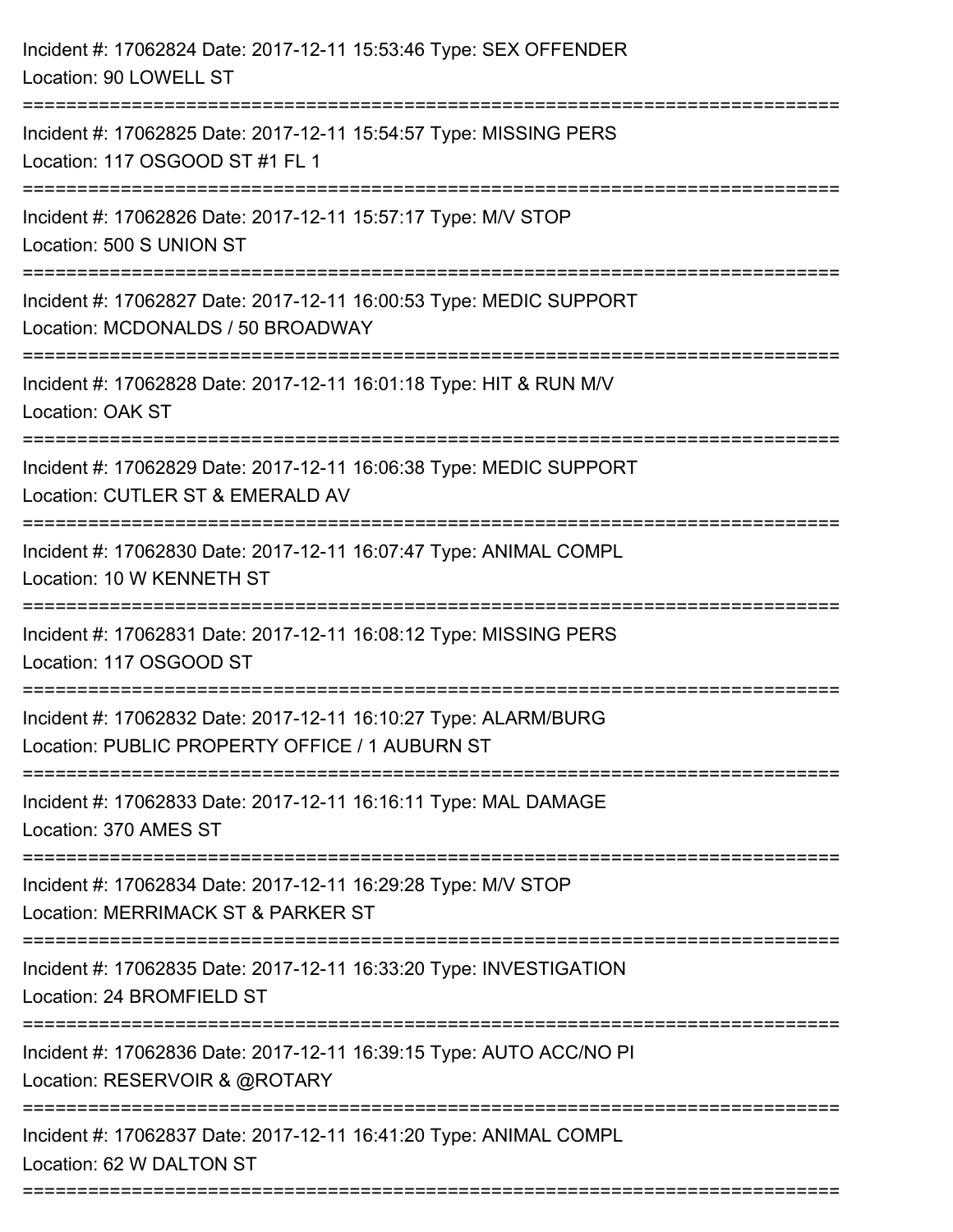Location: 4 FERRY ST

| Incident #: 17062838 Date: 2017-12-11 16:58:09 Type: WIRE DOWN<br>Location: CANAL ST & JACKSON ST                    |
|----------------------------------------------------------------------------------------------------------------------|
| Incident #: 17062840 Date: 2017-12-11 17:11:53 Type: ALARM/BURG<br>Location: 355 ESSEX ST                            |
| Incident #: 17062841 Date: 2017-12-11 17:22:16 Type: TOW OF M/V<br>Location: COMMONWEALTH NISSAN / 6 COMMONWEALTH DR |
| Incident #: 17062842 Date: 2017-12-11 17:27:22 Type: MV/BLOCKING<br>Location: 115 UNION ST                           |
| Incident #: 17062843 Date: 2017-12-11 17:35:03 Type: SUS PERS/MV<br>Location: FOSTER ST & SPRINGFIELD ST             |
| Incident #: 17062844 Date: 2017-12-11 17:36:29 Type: M/V STOP<br>Location: S BROADWAY & WEARE ST                     |
| Incident #: 17062845 Date: 2017-12-11 17:44:58 Type: M/V STOP<br>Location: COMMON ST & NEWBURY ST                    |
| Incident #: 17062846 Date: 2017-12-11 17:47:04 Type: MV/BLOCKING<br>Location: 15 WEST ST                             |
| Incident #: 17062847 Date: 2017-12-11 17:48:32 Type: M/V STOP<br>Location: MERRIMACK ST & S BROADWAY                 |
| Incident #: 17062848 Date: 2017-12-11 17:57:35 Type: M/V STOP<br>Location: 10 BROADWAY                               |
| Incident #: 17062849 Date: 2017-12-11 17:58:46 Type: MISSING PERS<br>Location: 127 HOWARD ST FL 2                    |
| Incident #: 17062850 Date: 2017-12-11 18:01:37 Type: WARRANT SERVE<br><b>Location: EAST ST</b>                       |
| Incident #: 17062851 Date: 2017-12-11 18:02:12 Type: M/V STOP<br>Location: 222 BROADWAY                              |
| $0.0050$ $D_{11}$ , $0.047$ $40$ $44$ $40.00$ , $0.4$ $T_{1}$ , $\ldots$ , $0.11$ $T_{1}$ $0.00$ $N_{1}$ $0.01$      |

Incident #: 17062852 Date: 2017-12-11 18:06:34 Type: AUTO ACC/NO PI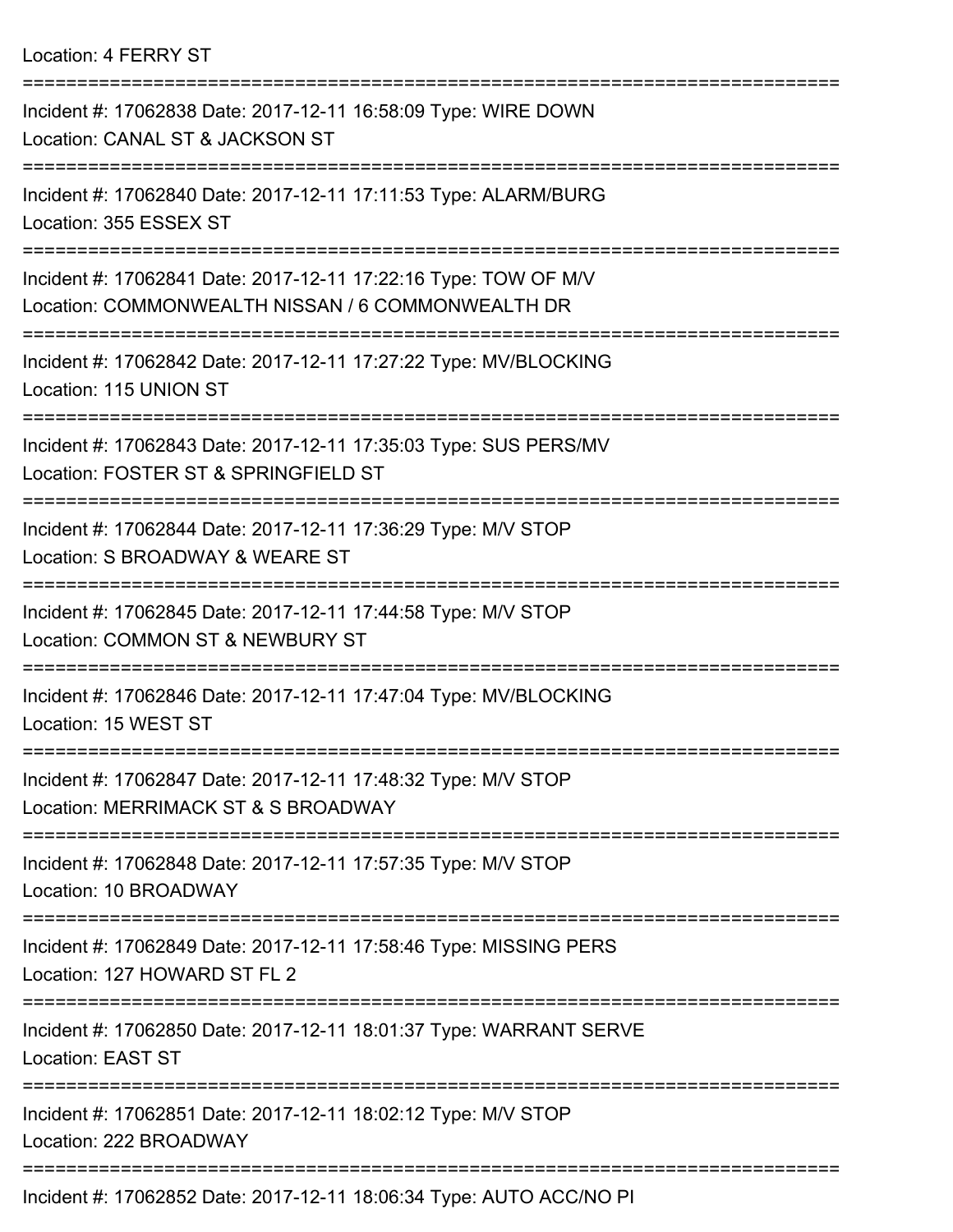| Location: 100 PARKER ST                                                                                                                       |
|-----------------------------------------------------------------------------------------------------------------------------------------------|
| Incident #: 17062853 Date: 2017-12-11 18:07:58 Type: M/V STOP<br>Location: 427 S UNION ST                                                     |
| Incident #: 17062854 Date: 2017-12-11 18:15:10 Type: LIC PLATE STO<br>Location: 35 ORCHARD ST                                                 |
| Incident #: 17062855 Date: 2017-12-11 18:18:32 Type: M/V STOP<br>Location: 169 HAVERHILL ST                                                   |
| Incident #: 17062856 Date: 2017-12-11 18:32:14 Type: GENERAL SERV<br>Location: BROADWAY & ESSEX ST                                            |
| Incident #: 17062857 Date: 2017-12-11 18:51:06 Type: M/V STOP<br>Location: N PARISH RD                                                        |
| Incident #: 17062858 Date: 2017-12-11 18:51:59 Type: MV/BLOCKING<br>Location: PERROTTA'S SUPER DRUG / 292 PROSPECT ST                         |
| Incident #: 17062859 Date: 2017-12-11 18:53:12 Type: LOUD NOISE<br>Location: 139 MYRTLE ST FL 2                                               |
| Incident #: 17062860 Date: 2017-12-11 19:00:11 Type: M/V STOP<br>Location: ACTON ST & WASHINGTON ST                                           |
| Incident #: 17062861 Date: 2017-12-11 19:11:23 Type: DISTURBANCE<br>Location: 30 SUMMER ST FL 1                                               |
| Incident #: 17062862 Date: 2017-12-11 19:12:00 Type: M/V STOP<br>Location: PHILLIPS ST & SALEM ST                                             |
| Incident #: 17062863 Date: 2017-12-11 19:28:30 Type: AUTO ACC/NO PI<br>Location: 9 BROADWAY                                                   |
| =============================<br>Incident #: 17062864 Date: 2017-12-11 19:33:14 Type: SUS PERS/MV<br>Location: MT VERNON PARK & CEMETARY ROAD |
| Incident #: 17062865 Date: 2017-12-11 19:51:50 Type: MAN DOWN<br>Location: 7-ELEVEN / 703 HAVERHILL ST                                        |
| Incident #: 17062866 Date: 2017-12-11 19:59:44 Type: DISORDERLY                                                                               |